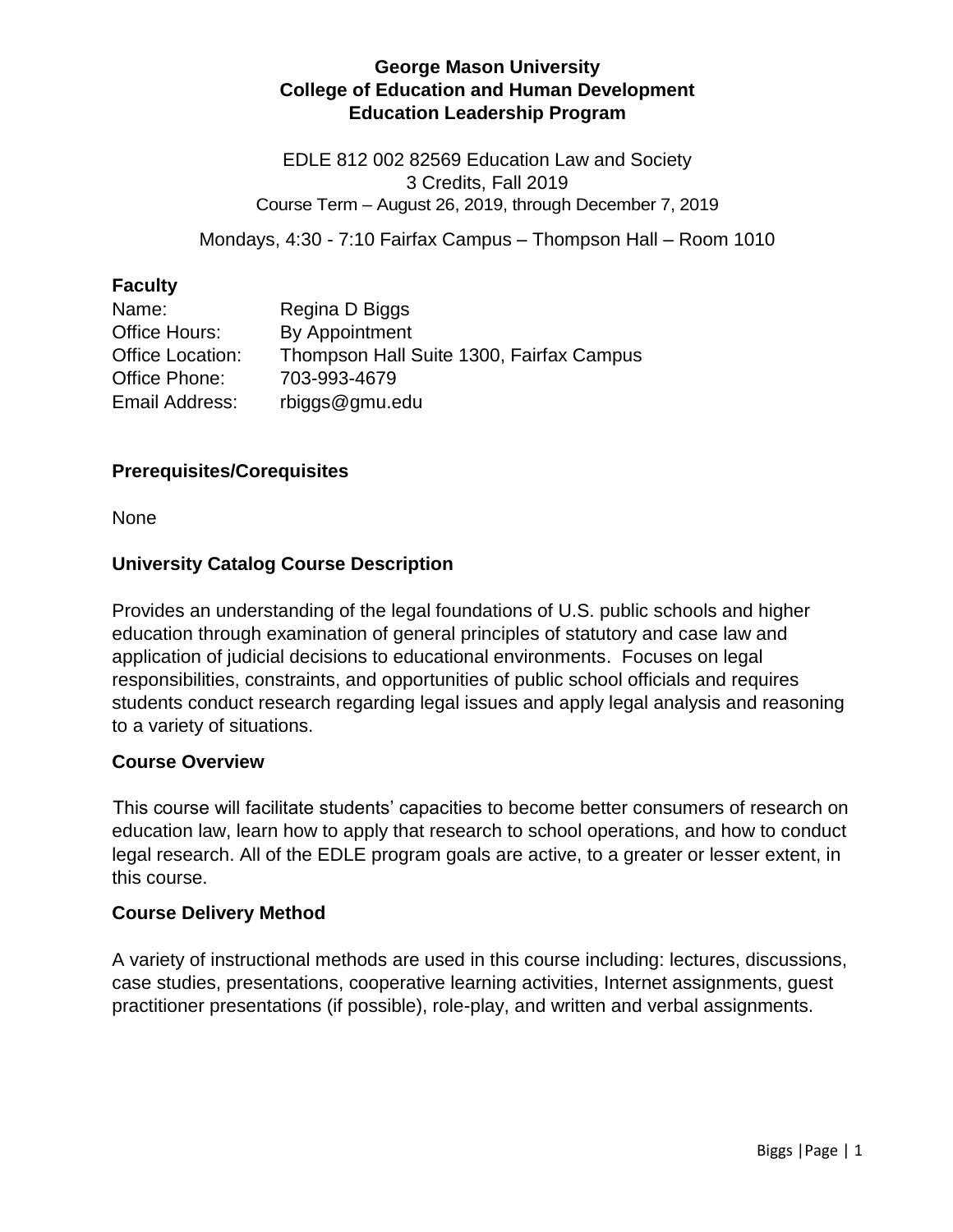# *Teaching and Learning*

Each class will include a variety of activities and exercises. Out-of-class work will rely in part on the use of Blackboard and web-based resources created to complement the primary text. Specific process goals for the class are as follows:

- 1. Classes will reflect a balance of activities that encourage the exploration of the use of research in education law. To promote an atmosphere that allows us to accomplish this end, we will:
	- a. start and end on time;
	- b. maintain (flexibly) a written agenda reflecting objectives for each class;
	- c. agree to disagree respectfully during class discussions;
	- d. strive to be open to new ideas and perspectives; and
	- e. listen actively to one another.
- 2. Student work will reflect what is expected from leaders. As such, students are expected to:
	- a. write papers that are well researched, proofread, submitted in a timely fashion, and conform to APA guidelines;
	- b. participate actively in class discussions in a manner that challenges the best thinking of the class; and
	- c. provide constructive feedback to others both on their ideas and on their written work, striving to learn from each other and to test each other's ideas.
- 3. We will work to maintain a classroom climate that approximates what we know about learning organizations. As such, it is important that we create conditions that allow participants to try out new ideas and voice opinions without fear of ridicule or embarrassment. The hallmark of a learning organization is a balance between openness and constructive feedback; hence, everyone is expected to:
	- a. come fully prepared for each class;
	- b. demonstrate appropriate respect for one another;
	- c. voice concerns and opinions about the class process openly;
	- d. engage in a genuine inquiry;
	- e. recognize and celebrate each other's ideas and accomplishments; and
	- f. show an awareness of each other's needs.

#### **Learner Outcomes**

The Education Leadership Program is devoted to improving the quality of PK - 12 education through teaching, research, and service. Students and practicing administrators engage in coursework devoted to experiential learning, professional growth opportunities, and doctoral research that informs practice. We educate exceptional leaders who act with integrity as they work to improve schools. All of these program goals are active, to a greater or lesser degree, in this course. Successful students will emerge from the course able to**:**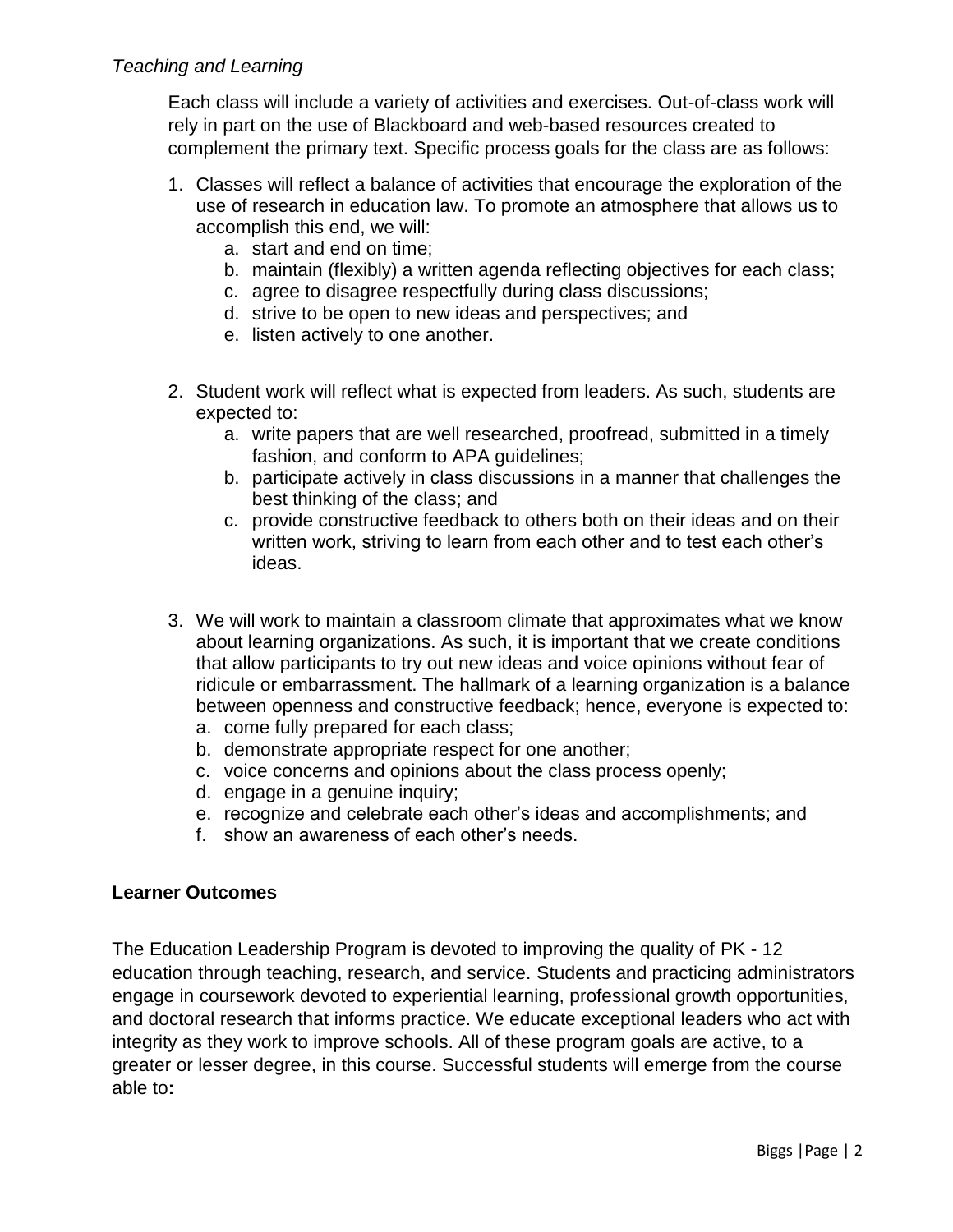- 1. Engage in reflective practice about education law
- 2. Strengthen and improve their communication skills through class discussion and paper writing
- 3. Understand the legal implications and responsibilities associated with cultural, economic, and learning diversity;
- 4. Reflect on the ethical implications of applying education law to everyday situations in schools and school divisions; and
- 5. Learn how to research education law.

# **Professional Standards**

This course treats scholarship that addresses, in part, each of the following Educational Leadership Constituent Council (ELCC) standards' elements. Upon completion of this course, students will have met the following specific professional standards' elements: 3.2, 5.1, 5.2, 5.3, 6.1, 6.2, and 6.3.

- 1. 3.2. Manage Operations**.**
- 2. 5.1. Acts with Integrity.
- 3. 5.2. Acts Fairly.
- 4. 5.3. Acts Ethically.
- 5. 6.1. Understand the Larger Context.
- 6. 6.2. Respond to the Larger Context.
- 7. 6.3. Influence the Larger Context.

# **Required Texts**

Alexander, K., & Alexander, M.D. (*2019). American Public School Law (9th* ed.*). West Academic Publishing*

#### **Recommended Text**

American Psychological Association (2009). *Publication manual of the American*  **Psychological Association** (6<sup>th</sup> edition). Washington, D.C. Author.

Texts are available in the GMU Bookstore in the Johnson Center. Additional materials and hand-outs will be posted on Blackboard and/or distributed in class.

#### *Suggested Resources*

Virginia Code:<http://legis.state.va.us/Laws/CodeofVa.htm>

United States Code:<http://uscode.house.gov/search/criteria.shtml>

US Dept. of Education:<http://www.ed.gov/index.jhtml>

George Mason University Library/LexisNexis Academic**:** <http://library.gmu.edu/>

#### *Technical Requirements*

To participate in this course, students will need to satisfy the following technical requirements: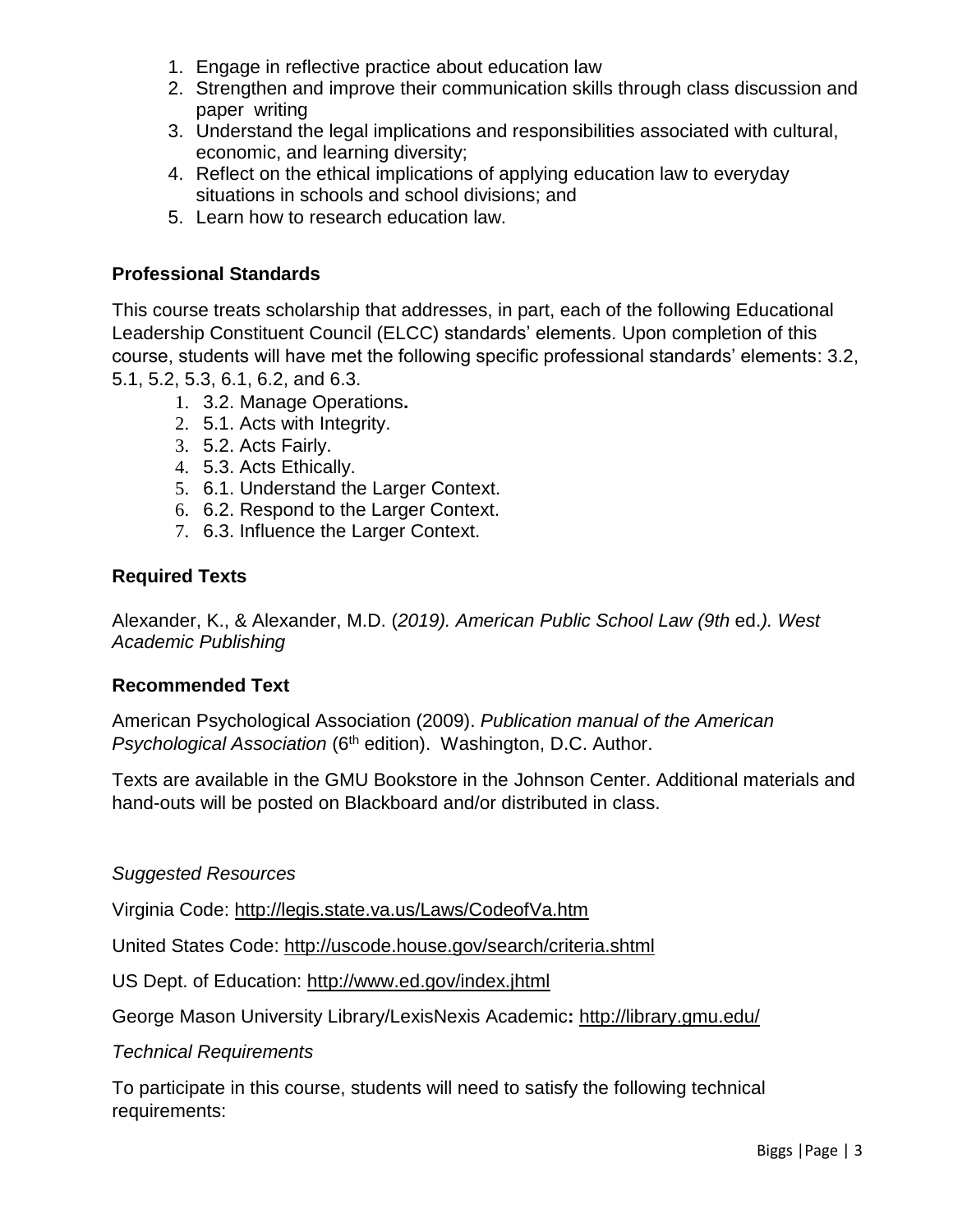- High-speed Internet access with standard up-to-date browsers. To get a list of Blackboard's supported browsers see: [https://help.blackboard.com/Learn/Student/Getting\\_Started/Browser\\_Support#supp](https://help.blackboard.com/Learn/Student/Getting_Started/Browser_Support#supported-browsers) [orted-browsers](https://help.blackboard.com/Learn/Student/Getting_Started/Browser_Support#supported-browsers)
- To get a list of supported operation systems on different devices see: [https://help.blackboard.com/Learn/Student/Getting\\_Started/Browser\\_Support#teste](https://help.blackboard.com/Learn/Student/Getting_Started/Browser_Support#tested-devices-and-operating-systems) [d-devices-and-operating-systems](https://help.blackboard.com/Learn/Student/Getting_Started/Browser_Support#tested-devices-and-operating-systems)

Students are required to use Blackboard as part of this course. Vital information for the course will be posted on the Blackboard site. Students are required to submit their course assignments electronically using the Blackboard website. Student work will be archived on this site for purposes of course, program, and college assessment. **All students are required to activate and monitor their GMU e-mail accounts**. **Correspondence by email will only be acknowledged and transmitted through your Mason e-mail account.**

# **Cancellation Policy**

If a cancellation is necessary, the class will be made up via an electronic activity. Specifically, students are expected to log-on to the computer to participate in an electronic discussion/activity as directed, which will replace the missed class.

#### **Course Performance Evaluation**

Students are expected to submit all assignments on time in the manner outlined by the instructor (e.g., Blackboard, TK20. Hard copy).

#### *Attendance*

Students are expected to attend every class for its entirety. Maximum class participation points will be earned by students who attend all classes, are on time and do not leave early.

#### *General Expectations*

Consistent with expectations of a doctoral level course in the Education Leadership program, grading is based heavily on student performance and on written assignments. The assignments constructed for this course reflect a mix of skills associated with the application of research to education leadership contexts. Overall, written work will be assessed using the following broad criteria:

- 1. Application of concepts reflected in class discussion and readings
- 2. Creativity and imagination
- 3. The ability to write in a clear, concise, and organized fashion

Additionally, a portion of the class grade will be based on participation and the contribution you make to class discussions. The overall weights of the various performances are as follows: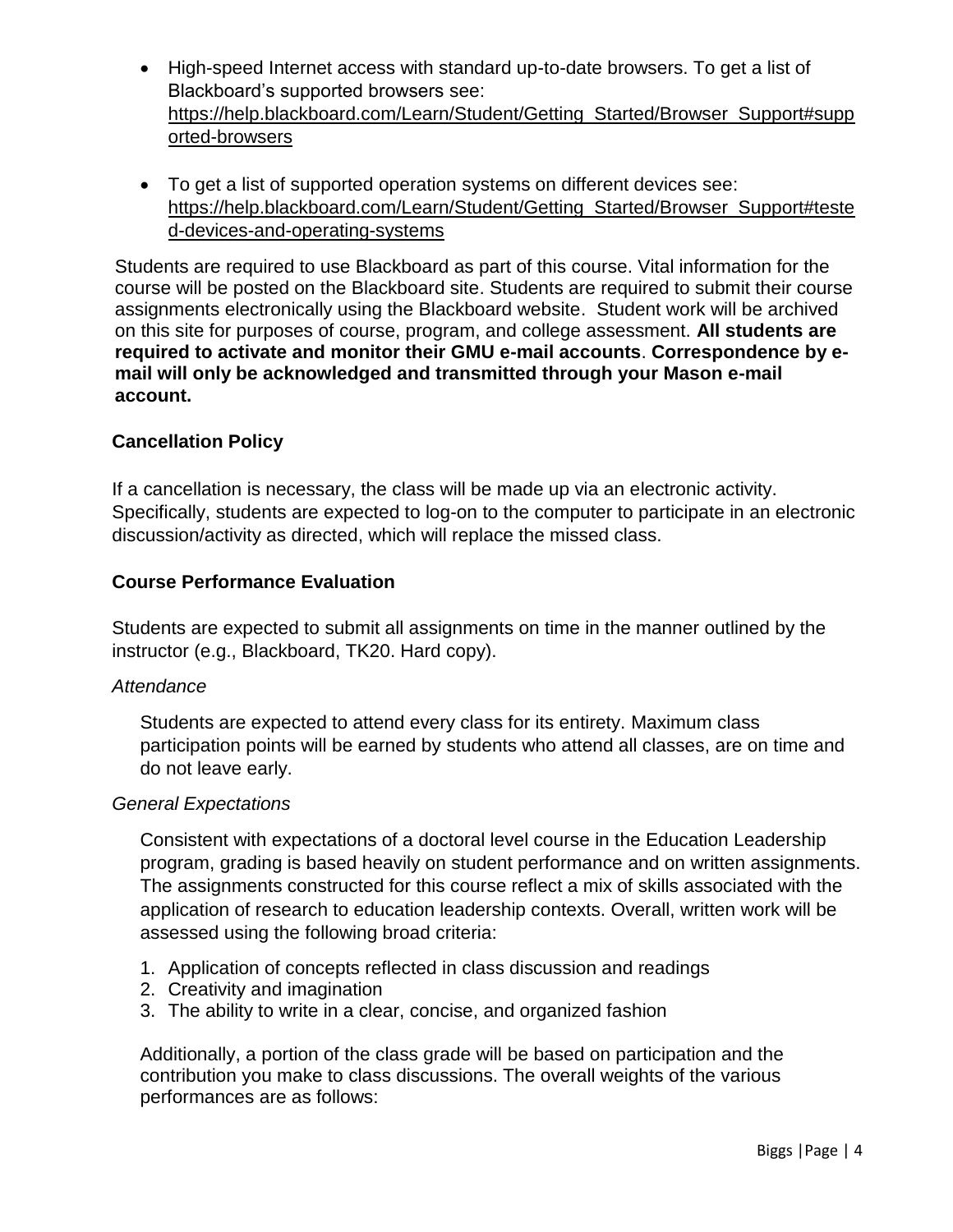# *Class participation 10 points*

Students are expected to participate actively in class discussions, in group activities, and in serving as critical friends to other students. Attendance is expected for all classes. **If you must be absent, please notify me by e-mail or phone.** More than one absence may result in a reduction in participation points. Arriving at class more than 30 minutes late or leaving more than 30 minutes before the end of class may result in a loss of points.

# *Written assignments 90 points*

Several different types of performance-based assignments will be completed during the semester. The directions for each assignment and a rubric for grading each assignment are described at the end of this syllabus. The assignments and the points assigned are:

| 1. Three Abstracts of Studies of the Legal Treatment<br>of One Education Issue (20 points)             | Directions & Due Date: Appendix A  |
|--------------------------------------------------------------------------------------------------------|------------------------------------|
| 2. A Description and Analysis of the Legal Issues<br>Involved in a Current Education Issue (30 points) | Directions & Due Dates: Appendix B |
|                                                                                                        |                                    |

3. An Analysis and Evaluation of the Legal Treatment of an Education Issue (40 points) Directions & Due Date: Appendix C

# *Course Performance Evaluation Weighting:*

|  | $A+$ = 100 percent B+ = 89 - 86 percent C = 79 - 75 percent |  |  |                                                                       |
|--|-------------------------------------------------------------|--|--|-----------------------------------------------------------------------|
|  |                                                             |  |  | $A = 99 - 95$ percent $B = 85 - 83$ percent $F = 74$ percent or below |
|  | $A - = 94 - 90$ percent B- = 82 - 80 percent                |  |  |                                                                       |

# **Course Policies**

Assignments are due by 11:59 p.m. on the dates listed on the syllabus. Late assignments will not be accepted except in emergencies that have been discussed and approved by the instructor in advance of the due date. Papers are due as indicated on the class schedule that follows. ALL ASSIGNMENTS must be submitted **electronically, either through Blackboard or TK20**. If you happen to be absent on the day an assignment is due, the due date remains unchanged.

#### *Tk20 Performance-Based Assessment Submission Requirement:*

Every candidate registered for any Education Leadership course with a required performance-based assessment (designated as such in the syllabus) is **required to submit these assessments to TK20 through Blackboard**. In EDLE 812, the required performance is **An Analysis and Evaluation of the Legal Treatment of an Education Issue**. This performance **must** be submitted to TK20 through Blackboard (regardless of whether a course is an elective, a one-time course or part of an undergraduate minor.) Evaluation of the performance-based assessments by the course instructor will also be completed in TK20 through Blackboard.

Failure to submit the assessment to TK20 through Blackboard will result in the course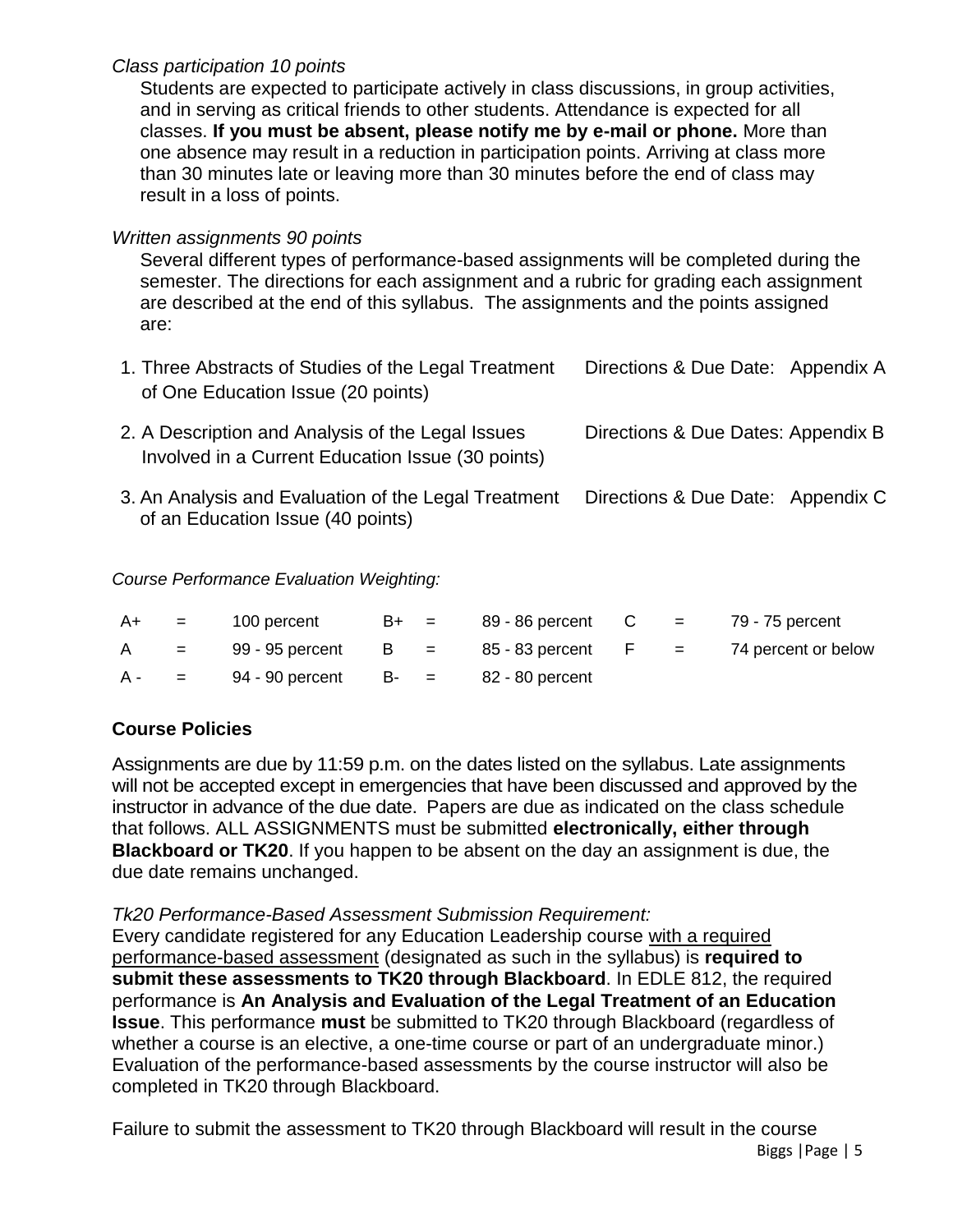instructor reporting the course grade as Incomplete (IN). Unless the IN grade is changed upon completion of the required TK20 Blackboard submission, the IN will convert to an F nine weeks into the following semester.

#### **Professional Dispositions**

See <https://cehd.gmu.edu/students/polices-procedures/>

Students are expected to exhibit professional behaviors and dispositions at all times.

#### **Class Schedule**

Note: Faculty reserves the right to alter the schedule as necessary, with notification to students. *Please check for announcements on the course website for any update to the schedule if you miss a class. You are expected, however, to keep pace with the calendar of assigned readings.* 

| Session #      | <b>Date</b> | <b>Topics</b>                                                                                                      | <b>Reading/Writing Assignment</b>                                                                                      |
|----------------|-------------|--------------------------------------------------------------------------------------------------------------------|------------------------------------------------------------------------------------------------------------------------|
| 1              | 8/26        | Introductions<br>$\bullet$<br>Inventory of Needs and<br>$\bullet$<br>Apprehensions                                 |                                                                                                                        |
|                |             | Overview of course<br>$\bullet$<br><b>Issues in Public School Law</b><br>$\bullet$                                 |                                                                                                                        |
| $\overline{2}$ | 9/9         | The Legal System<br>$\bullet$<br><b>Ethical Leadership</b><br>$\bullet$<br>The Law and Public Schools<br>$\bullet$ | Alexander, K., & Alexander, M.D. (2019).<br>American Public School Law (9th ed.). West<br>Academic Publishing (A & A). |
|                |             |                                                                                                                    | Chapter 1 -2                                                                                                           |
| 3              | 9/16        | Discussion of the rubric for issue<br>$\bullet$<br>analysis of Paper #1                                            | A & A, Chapters 3 - 4                                                                                                  |
|                |             | Governance of Public Schools<br>$\bullet$                                                                          |                                                                                                                        |
| 4              | 9/23        | Church, state and the public schools<br>$\bullet$<br>Student attendance<br>$\bullet$                               | A & A, Chapters 5 - 6                                                                                                  |
| 5              | 9/30        | Student rights: speech, expression,<br>$\bullet$<br>and privacy                                                    | A & A, Chapter 8                                                                                                       |
|                |             | Student rights: common law, due<br>$\bullet$<br>process, and statutory protections                                 | A & A Chapter 9 and 10<br>Draft of Paper #1                                                                            |
|                |             | Peer review of Paper #1                                                                                            |                                                                                                                        |
|                | 10/6        | Paper #1 Due: Three Abstracts of Studies of the Legal Treatment of One<br><b>Education Issue</b>                   |                                                                                                                        |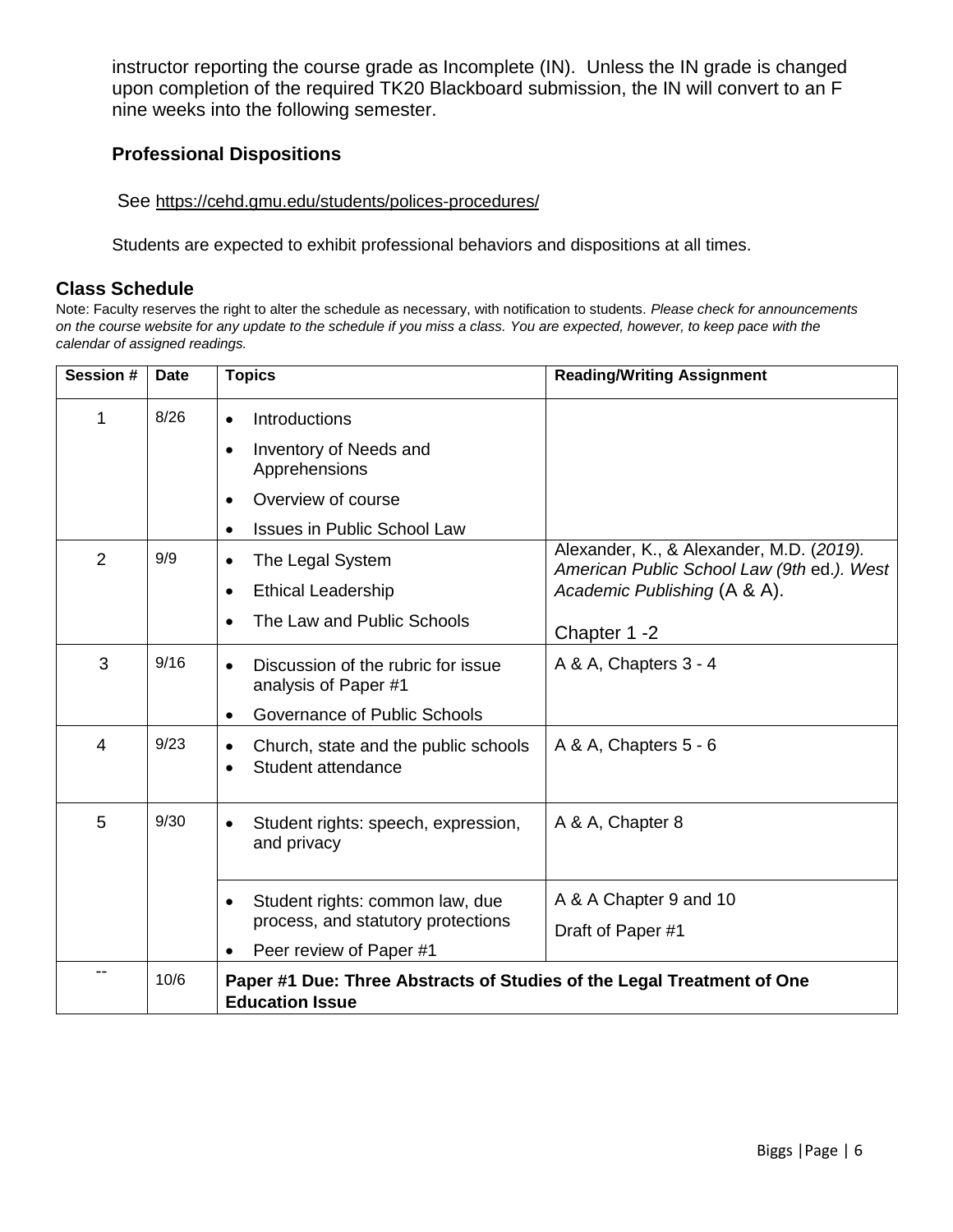# **Class Schedule** (continued)

| Session #      | <b>Date</b> | <b>Topics</b>                                                                                                | <b>Reading/Writing Assignment</b> |
|----------------|-------------|--------------------------------------------------------------------------------------------------------------|-----------------------------------|
| 6              | 10/7        | Special education<br>$\bullet$<br>$\bullet$                                                                  | A & A, Chapter 11                 |
|                |             | Examining the variables of a FAPE                                                                            |                                   |
|                |             | Discussion of requirements for issue<br>$\bullet$<br>analysis of Paper #2                                    |                                   |
|                |             | Presentation by local special<br>$\bullet$<br>education director                                             |                                   |
| $\overline{7}$ | 10/14       | Formative evaluation of class<br>$\bullet$                                                                   | A & A, Chapters 12-13-14          |
| Online         |             | <b>Tort liability</b><br>$\bullet$                                                                           |                                   |
|                |             | Defamation and student records<br>$\bullet$                                                                  |                                   |
|                |             | School district liability<br>$\bullet$                                                                       |                                   |
| 8              | 10/21       | Certification, contracts, and tenure<br>$\bullet$                                                            | A & A, Chapters 15 and 18         |
|                |             | <b>Employment discrimination</b><br>$\bullet$                                                                | Draft of Paper #2                 |
|                |             | Peer review of Paper #2<br>$\bullet$                                                                         |                                   |
| 9              | 10/28       | Teachers' rights and freedoms<br>$\bullet$                                                                   | A & A, Chapters 16 and 17         |
|                |             | Due process rights of teachers<br>$\bullet$                                                                  |                                   |
|                |             | Requirements for Paper #3<br>$\bullet$                                                                       |                                   |
|                | 11/3        | Paper #2 Due: A Description and Analysis of the Legal Issues Involved in a<br><b>Current Education Issue</b> |                                   |
| 9              | 11/4        | School desegregation<br>$\bullet$                                                                            | A & A, Chapter 20                 |
|                |             | Group investigation re:<br>$\bullet$<br>desegregation                                                        |                                   |
| 10             | 11/11       | School finance<br>$\bullet$                                                                                  | A & A, Chapter 21                 |
| Online         |             | <b>Budget decision simulation</b><br>$\bullet$                                                               |                                   |
| 11             | 11/18       | Instructional program<br>$\bullet$                                                                           | A & A, Chapter 7                  |
| 12             | 11/25       | <b>Writing Week</b><br>$\bullet$                                                                             |                                   |
| 13             | 12/2        | Course evaluation<br>$\bullet$                                                                               | A & A, Chapter 21                 |
|                |             | Presentation of Paper #3<br>$\bullet$                                                                        |                                   |
| --             | 12/7        | Paper #3 Due: An Analysis and Evaluation of the Legal Treatment of an<br><b>Education Issue</b>              |                                   |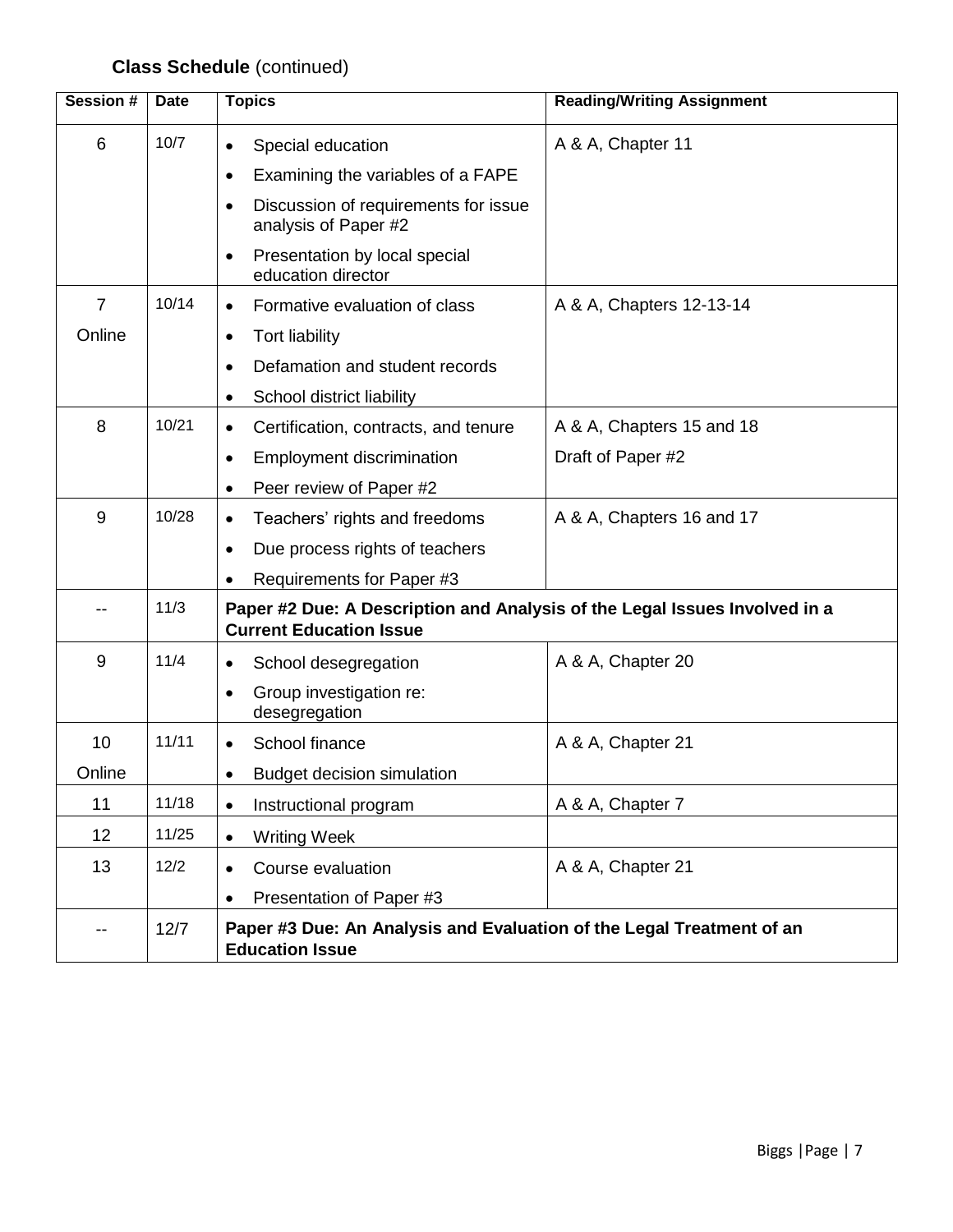# **Core Values Commitment**

The College of Education and Human Development is committed to collaboration, ethical leadership, innovation, research-based practice, and social justice. Students are expected to adhere to these principles: [http://cehd.gmu.edu/values/.](http://cehd.gmu.edu/values/)

# **GMU Policies and Resources for Students**

# *Policies*

- Students must adhere to the guidelines of the Mason Honor Code (see <https://catalog.gmu.edu/policies/honor-code-system/> ).
- Students must follow the university policy for Responsible Use of Computing (see [http://universitypolicy.gmu.edu/policies/responsible-use-of-computing/\)](http://universitypolicy.gmu.edu/policies/responsible-use-of-computing/).
- Students are responsible for the content of university communications sent to their Mason email account and are required to activate their account and check it regularly. All communication from the university, college, school, and program will be sent to students **solely** through their Mason email account.
- Students with disabilities who seek accommodations in a course must be registered with George Mason University Disability Services. Approved accommodations will begin at the time the written letter from Disability Services is received by the instructor (see <https://ds.gmu.edu/>).
- Students must silence all sound emitting devices during class unless otherwise authorized by the instructor.

#### *Campus Resources*

- Support for submission of assignments to Tk20 should be directed to [tk20help@gmu.edu](mailto:tk20help@gmu.edu) or [https://cehd.gmu.edu/aero/tk20.](https://cehd.gmu.edu/aero/tk20) Questions or concerns regarding use of Blackboard should be directed to [http://coursessupport.gmu.edu/.](http://coursessupport.gmu.edu/)
- For information on student support resources on campus, see <https://ctfe.gmu.edu/teaching/student-support-resources-on-campus>

**For additional information on the College of Education and Human Development, please visit our website <https://cehd.gmu.edu/students/> .**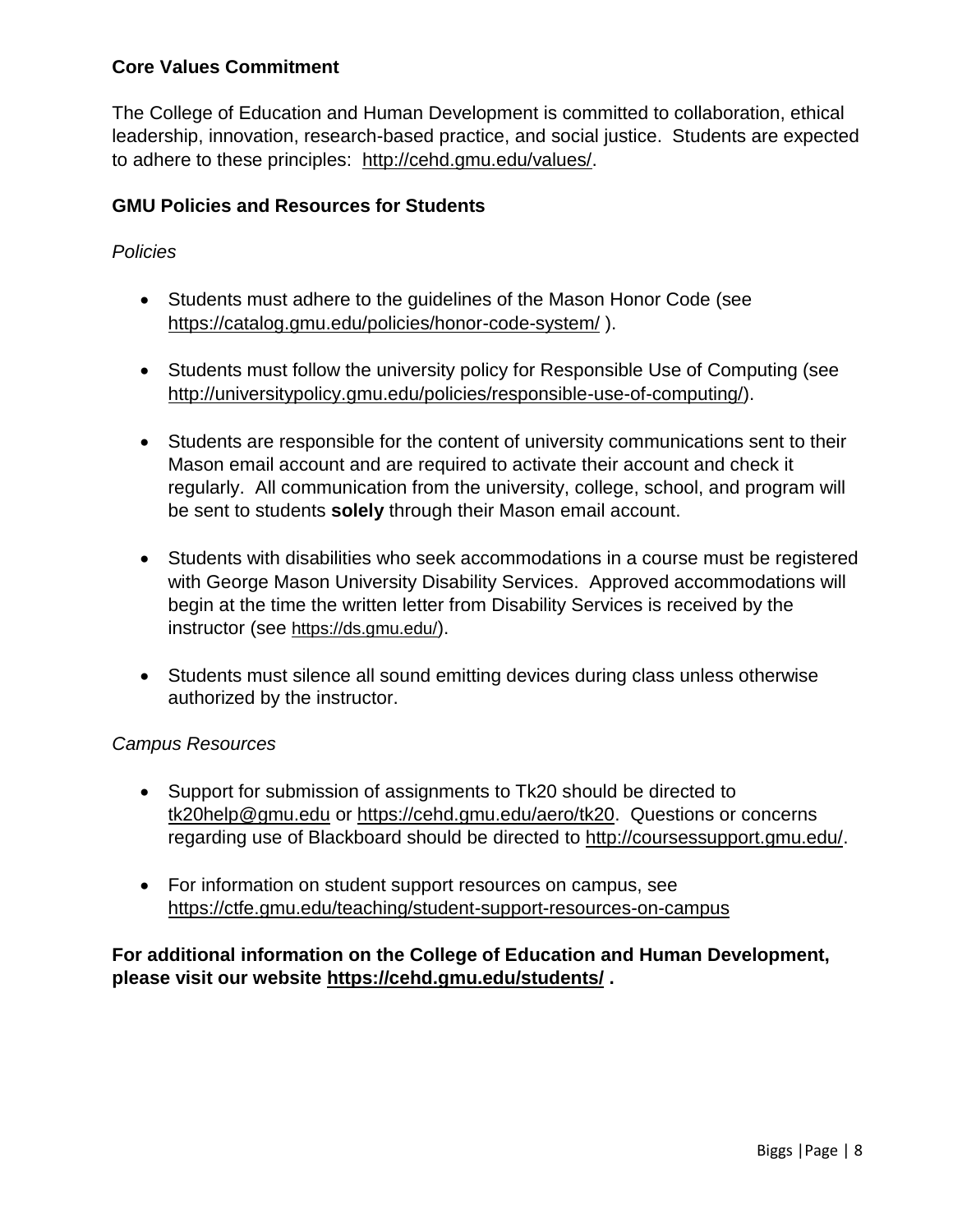## *GMU Add/Drop Policy*

The last day to drop this class without any penalty is provided on the GMU academic calendar page [http://registrar.gmu.edu/calendar/.](http://registrar.gmu.edu/calendar/) It is the student's responsibility to check to verify that they are properly enrolled, as no credit will be awarded to students who are not.

# *Plagiarism*

Students must avoid plagiarizing the work of others. Specifically, when referencing a source or author, students must give appropriate source documentation; and when using direct quotes, students must use quotations, provide page numbers, and ensure that credit is given to the author of quoted material. If a candidate's work contains plagiarism, the candidate will receive no credit for the assignment.

# *Copyright*

Copyright rules also apply to users of the Internet who cite from Internet sources. Information and graphics accessed electronically must also be cited, giving credit to the sources. This material includes but is not limited to e-mail (don't cite or forward someone else's e-mail without permission), newsgroup material, information from Web sites, including graphics. Even if you give credit, you must get permission from the original source to put any graphic that you did not create on your web page, unless the materials are made available through a fair use claim or consistent with the TEACH Act.

#### *Academic Integrity & Inclusivity*

This course embodies the perspective that we all have differing perspectives and ideas and we each deserve the opportunity to share our thoughts. Therefore, we will conduct our discussions with respect for those differences, meaning we each have the freedom to express our ideas, but we should also do so keeping in mind that our colleagues deserve to hear differing thoughts in a respectful manner, i.e. we may disagree without being disagreeable.<http://integrity.gmu.edu/>

#### *Diversity, Religious Holiday*

Please refer to George Mason University's calendar of religious holidays and observations [\(http://ulife.gmu.edu/calendar/religious -holiday-calendar/\)](http://ulife.gmu.edu/calendar/religious%20-holiday-calendar/). It is the student's responsibility to speak to the instructor in advance should their religious observances impact their participation in class activities and assignments.

#### *Student Privacy Policy*

George Mason University strives to fully comply with FERPA by protecting the privacy of student records and judiciously evaluating requests for release of information from those records. Please see George Mason University's student privacy policy <https://registrar.gmu.edu/students/privacy/>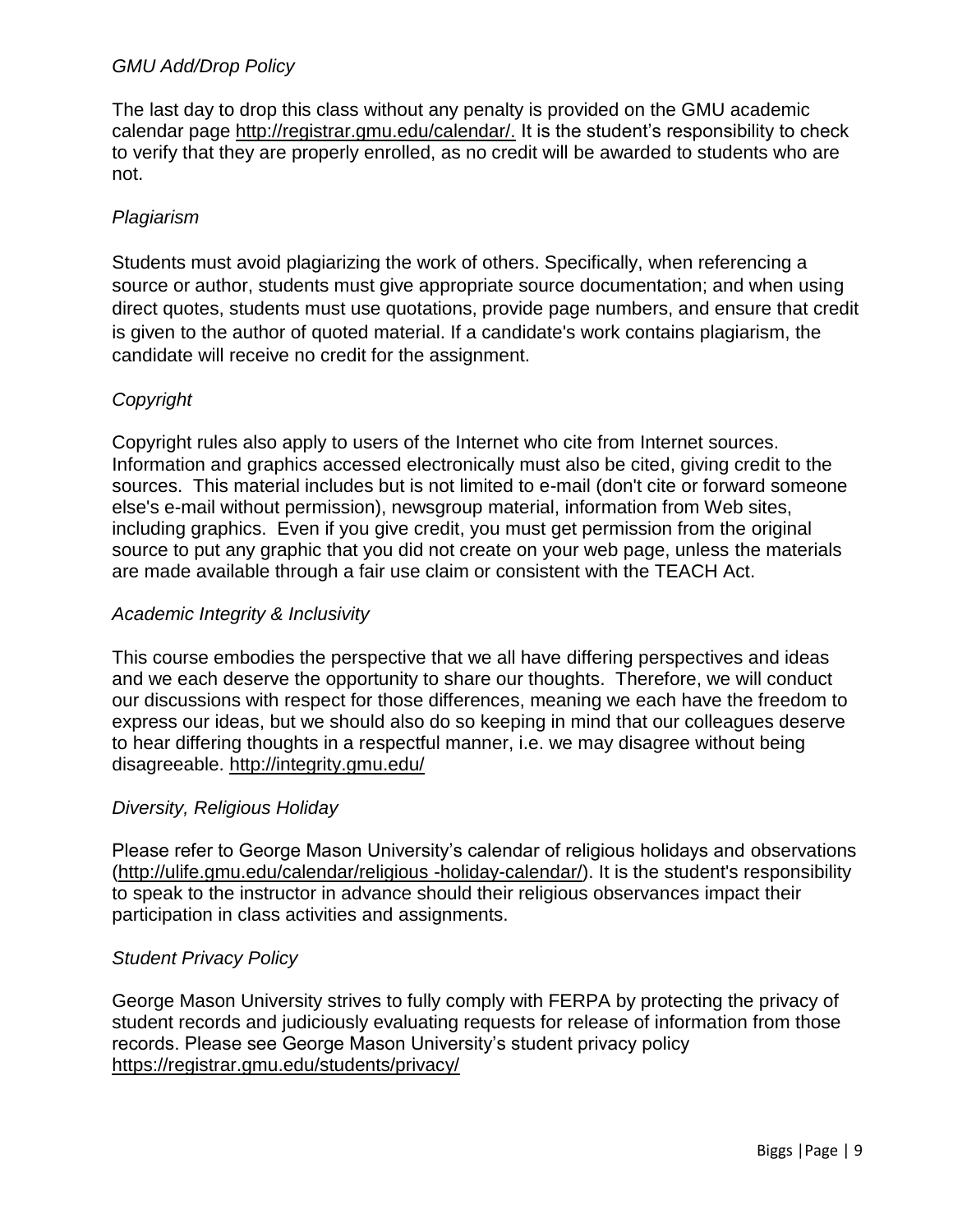# **APPENDIX A**

#### **Writing Assignment #1.**

# **Three Abstracts of Studies of the Legal Treatment of One Education Issue**

#### **DUE DATE: ASSIGNMENT VALUE: 20 Points**

#### I. Overview of Assignment

Scholarly research is an important skill for doctoral students. They are expected to utilize current research to determine the nature, purpose, and objectives of legal rules and principles. With this in mind, a primary objective of EDLE 812 is to have students deepen their understanding of the use of legal research to develop their legal literacy. Therefore, the purpose of this assignment is to introduce students to legal research in general and provide an opportunity to generate research ideas about a particular legal issue that impacts public education. Students will research a specific issue and then write three abstracts which will be referenced and used in Assignment #2.

#### II. Guidelines

An abstract provides a summary of the cited work. Review a number of studies in high quality journals before deciding on the three articles that you wish to abstract. Select the articles using criteria of degree of relationship to the issue of interest, journal quality (peer reviewed), quality of the article, and utility of the article to you.

The paper includes an introduction that describes your rationale for selecting the issue. It must also include the inclusionary or exclusionary criteria used to select the studies or literature reviews. Each abstract must include:

- **a** reference for the study provided in APA style
- $\blacksquare$  the body of an abstract that includes at least:
	- the purpose statement,
	- the methods section,
	- the results or findings, and
	- the discussion section and implications.

This paper is not to exceed three typewritten, double-spaced pages.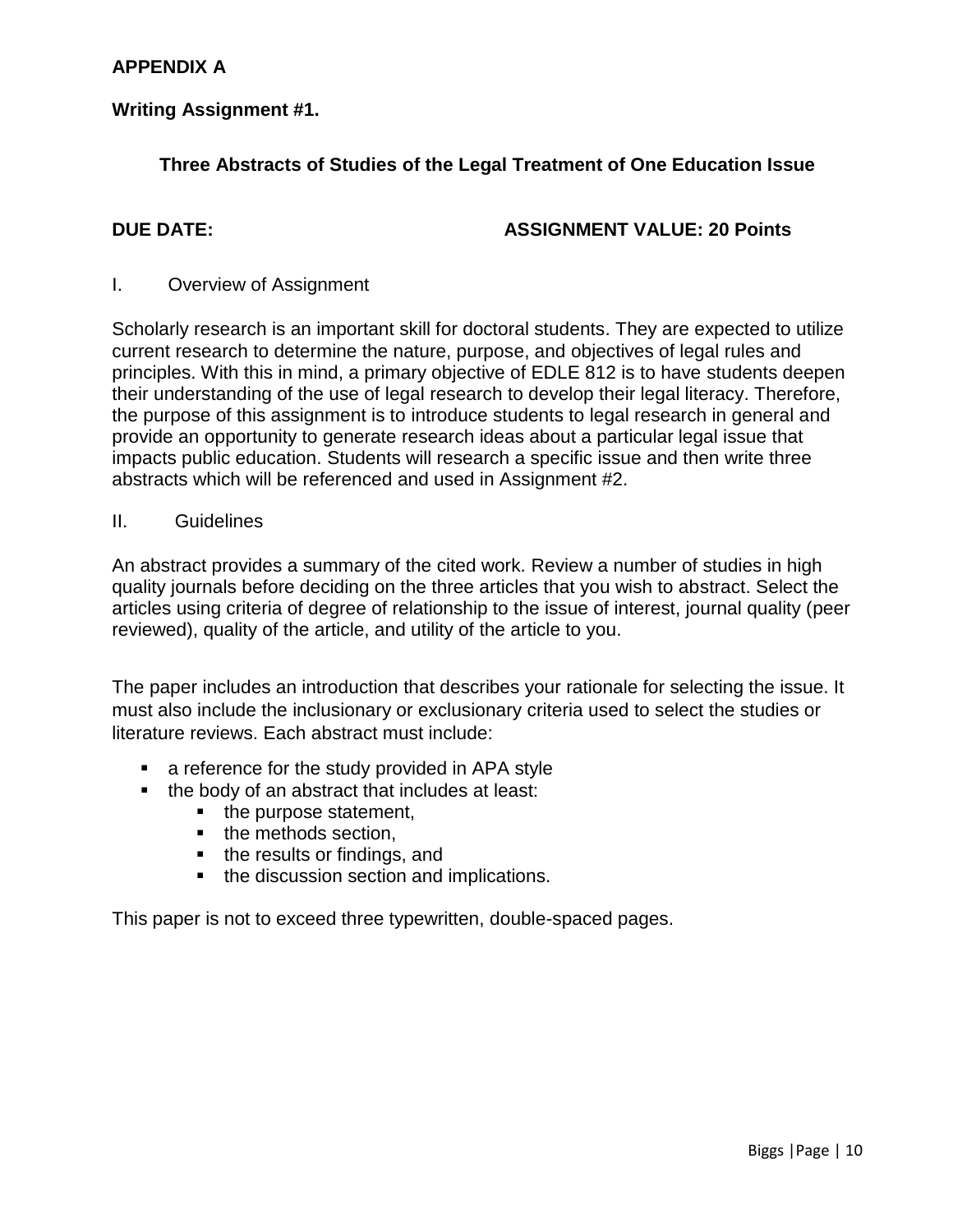#### **Rubric for Writing Assignment #1. Three Abstracts of Studies of the Legal Treatment of One Education Issue**

| <b>Dimension</b>                                                                                                                                                                        |                                                                                                                                                                                        | <b>Criteria Levels</b>                                                                                                                                                |                                                                                                                                                                       |                                                                                                                                              |
|-----------------------------------------------------------------------------------------------------------------------------------------------------------------------------------------|----------------------------------------------------------------------------------------------------------------------------------------------------------------------------------------|-----------------------------------------------------------------------------------------------------------------------------------------------------------------------|-----------------------------------------------------------------------------------------------------------------------------------------------------------------------|----------------------------------------------------------------------------------------------------------------------------------------------|
|                                                                                                                                                                                         | <b>Exceeds</b><br><b>Expectations</b><br>4                                                                                                                                             | <b>Meets</b><br><b>Expectations</b><br>3                                                                                                                              | Approaching<br><b>Expectations</b><br>2                                                                                                                               | <b>Falls Below</b><br><b>Expectations</b>                                                                                                    |
| Introduction (10%)<br>Orients the reader to the<br>issue addressed, the<br>rationale for the selection<br>of the issue, and the<br>rationale for the selection<br>of the three studies. | Introduction briefly but<br>clearly describes the<br>issue addressed, the<br>rationale for the<br>selection of the issue,<br>and the rationale<br>guiding the selection of<br>studies. | Introduction is unclear<br>about the issue<br>addressed, the rationale<br>for the selection of the<br>issue, or the rationale<br>guiding the selection of<br>studies. | Introduction is does<br>not adequately<br>describe the issue,<br>the rationale for<br>selection of the issue.<br>or the rationale for<br>selection of the<br>studies. | Introduction is either<br>missing or insufficient.                                                                                           |
| Reference form (10%)<br>Each abstract begins<br>with APA style reference.                                                                                                               | Each abstract includes<br>a reference in correct<br>APA style.                                                                                                                         | One of the abstracts<br>does not include a<br>reference in correct<br>APA style.                                                                                      | Two of the abstracts<br>do not include a<br>reference in correct<br>APA style.                                                                                        | The references for the<br>abstracts are missing<br>or incorrect.                                                                             |
| <b>Study Selection Focus</b><br>(10%)<br>Each of the three studies<br>relates clearly to the<br>issue described.                                                                        | Each of the three<br>studies relates clearly to<br>the issue described in<br>the introduction.                                                                                         | Two of the three studies<br>relate clearly to the<br>issue described in the<br>introduction.                                                                          | One of the three<br>studies relate clearly<br>to the issue described<br>in the introduction.                                                                          | None of the three<br>studies relates clearly<br>to the issue described<br>in the introduction, and<br>or one or more studies<br>are missing. |
| <b>Study Selection Quality</b><br>(20%)<br>The studies selected are<br>of good quality from<br>peer-reviewed sources.                                                                   | Each of the three<br>studies was published<br>in a peer-reviewed<br>journal.                                                                                                           | Two of the three studies<br>was published in a<br>peer-reviewed journal.                                                                                              | One of the three<br>studies was published<br>in a peer-reviewed<br>journal.                                                                                           | None of the three<br>studies was published<br>in a peer-reviewed<br>journal.                                                                 |
| <b>Abstract Content- Form</b><br>(10%)<br>Each of the abstracts<br>includes the elements<br>required in an abstract                                                                     | Each abstract includes<br>a statement of the<br>problem, the research<br>methodology, the<br>results or findings, and<br>the main conclusions<br>and implications.                     | One of the abstracts is<br>missing one or more of<br>the required elements.                                                                                           | More than one of the<br>abstracts is missing<br>one or more of the<br>required elements.                                                                              | The required elements<br>are absent.                                                                                                         |
| <b>Abstract Content -</b><br>Quality (40%)                                                                                                                                              | Each of the abstracts<br>provides a succinct<br>description of the<br>problem, research<br>methodology, results,<br>conclusions, and<br>recommendations.                               | One of the abstracts is<br>incomplete, wordy or<br>unclear                                                                                                            | More than one of the<br>abstracts is<br>incomplete, wordy or<br>unclear.                                                                                              | One or more abstracts<br>are missing.                                                                                                        |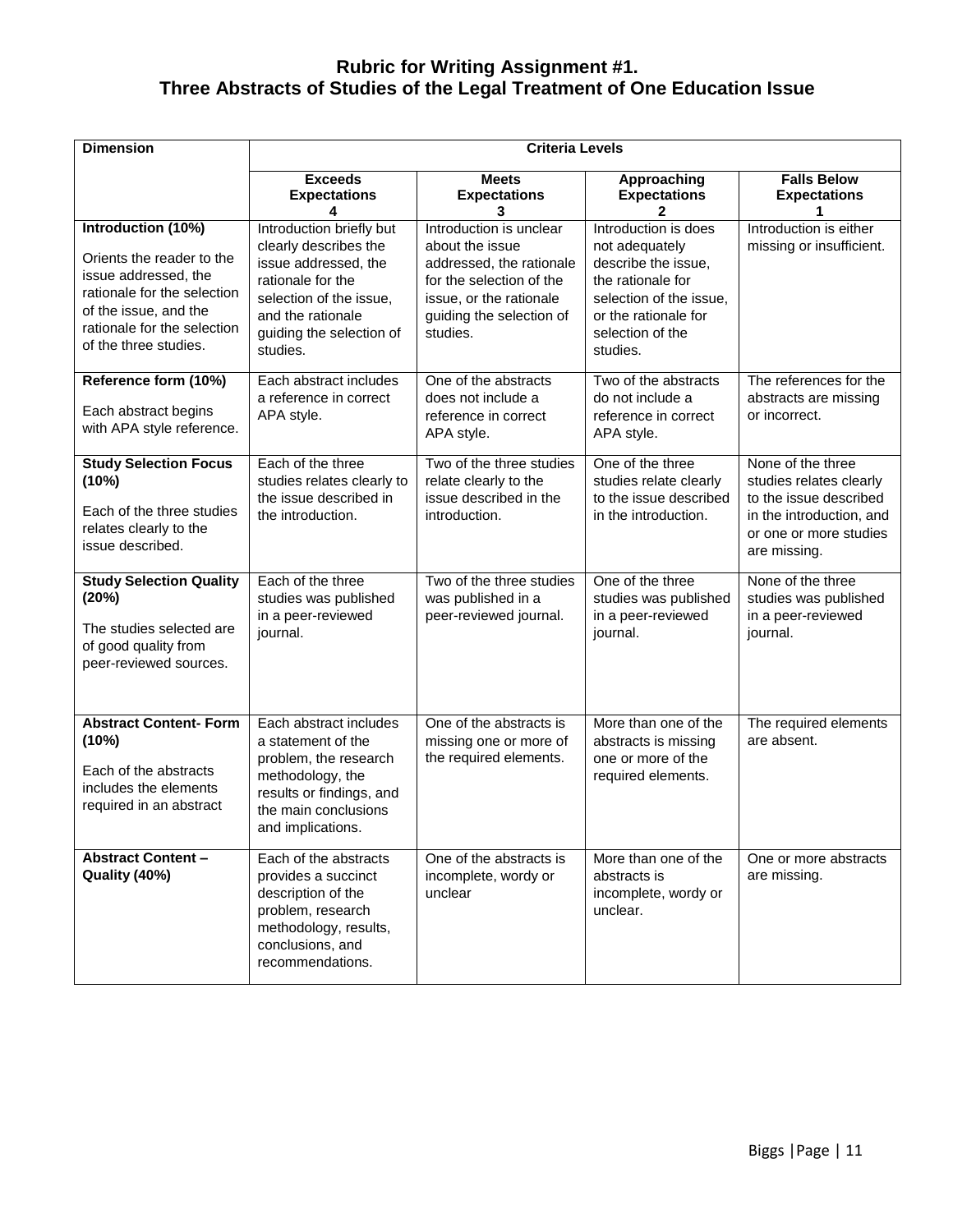# **APPENDIX B**

# **Writing Assignment #2.**

# **A Description and Analysis of the Legal Issues Involved in a Current Education**

**Issue**

#### **DUE DATE: ASSIGNMENT VALUE: 30 Points**

#### I. Overview of Assignment

The ability to summarize and synthesize prior research about a certain topic not only demonstrates a clear understanding of the available information for a topic, but it also extends the learning process. This assignment requires students to expand upon the reading initiated to research a particular legal issue that impacts public education. Students will identify additional sources for analysis, evaluate the arguments, and write a paper that synthesizes the literature about the issue.

#### II. Guidelines

This paper requires the presentation of the themes and subtopics of the research issue. The narrative is not a sequential rendering of each of the works you consulted, but rather a synthesis of the individual concepts that bind the initial interest in the selected topic. Using the description presented below and the accompanying rubric, synthesize your sources to develop a narrative that describes the elements involved in the issue you have selected. Unlike the abstracts, the organizing principle of this paper is the flow of the arguments, not a sequential rendering of each of the studies you consulted.

The introduction briefly describes the purpose of the paper, the nature, and importance of the issue and foreshadows your analysis and evaluation. The introduction is followed by:

- the history of the development of case studies regarding the issue,
- an analysis of the current issue which describes the elements of the issues and the attendant arguments,
- an evaluation of the strengths and weaknesses of the arguments, and
- a conclusion involving a brief summary and a reflection on additional issues that should be addressed to resolve the issue.

The paper should not exceed eight (+/-) typewritten, double-spaced pages.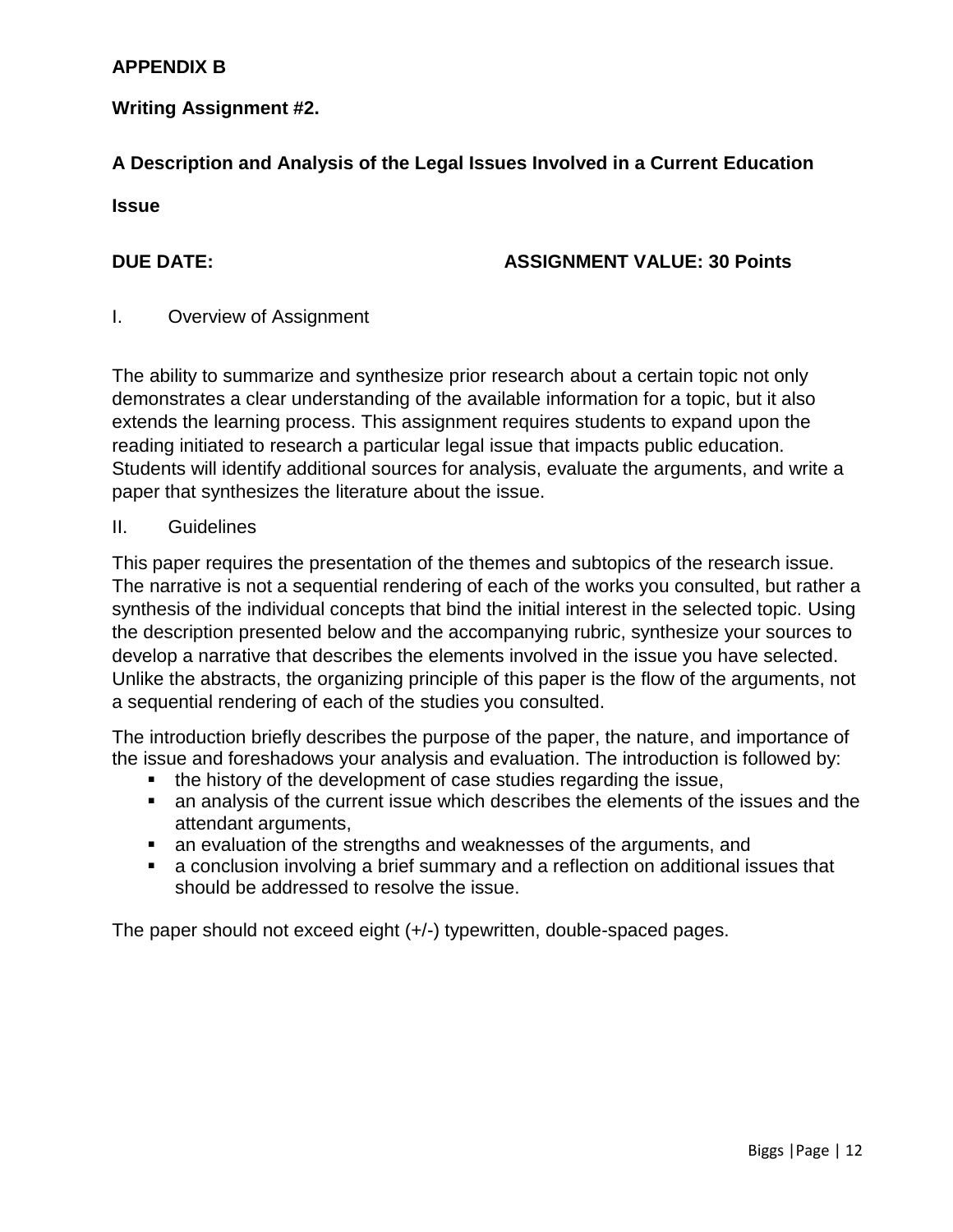#### **Rubric for Writing Assignment #2. A Description and Analysis of the Legal Issues Involved in a Current Education Issue**

| <b>Dimension</b>                                                                                                                                                                          |                                                                                                                                                                                                     | <b>Criteria Levels</b>                                                                                                                 |                                                                                                         |                                                                                           |
|-------------------------------------------------------------------------------------------------------------------------------------------------------------------------------------------|-----------------------------------------------------------------------------------------------------------------------------------------------------------------------------------------------------|----------------------------------------------------------------------------------------------------------------------------------------|---------------------------------------------------------------------------------------------------------|-------------------------------------------------------------------------------------------|
|                                                                                                                                                                                           | <b>Exceeds</b><br><b>Expectations</b>                                                                                                                                                               | <b>Meets</b><br><b>Expectations</b><br>3                                                                                               | Approaching<br><b>Expectations</b>                                                                      | <b>Falls Below</b><br><b>Expectations</b>                                                 |
| Introduction (10%)<br>Orients the reader to the<br>purpose of the paper,<br>introduces the issue<br>analyzes and outlines its<br>importance.                                              | The introduction briefly<br>describes the purpose of<br>the paper, the nature and<br>importance of the issue and<br>where the paper is going.                                                       | The introduction briefly<br>describes the purpose<br>of the paper, but leaves<br>unclear where the paper<br>is going.                  | The introduction is<br>vague and does not<br>adequately describe<br>the paper or where it is<br>headed. | The introduction is<br>either missing or<br>insufficient.                                 |
| <b>Historical Context</b><br>(20%)<br>Describes the<br>development of case law<br>surrounding the issue.                                                                                  | The description of the case<br>law is presented succinctly<br>but fully in a way that<br>illumines the description of<br>the issue in the introduction<br>and traces its development<br>coherently. | Either the case law or<br>the link to the<br>description of the issue<br>is unclear.                                                   | The case description is<br>incomplete and<br>unclear.                                                   | The historical<br>context is missing.                                                     |
| <b>Analysis of Current</b><br><b>Issue (20%)</b><br>Presents the elements of<br>the current issue and the<br>arguments attendant to<br>its resolution.                                    | The analysis captures and<br>presents the elements of<br>the issue and associated<br>arguments clearly.                                                                                             | Either the elements of<br>the issue or the<br>attendant arguments<br>are unclear.                                                      | The elements of the<br>issue and the<br>attendant arguments<br>are unclear.                             | The analysis of<br>the current issue<br>is not evident.                                   |
| <b>Evaluation of the</b><br>Arguments (20%)<br>Evaluates the strengths<br>and weaknesses of each<br>of the arguments.                                                                     | The strengths and<br>weaknesses of each<br>argument are presented<br>clearly and objectively.                                                                                                       | The strengths and<br>weaknesses are<br>presented but one or<br>more of the arguments<br>is presented unclearly<br>and/or subjectively. | The discussion of<br>strengths and<br>weaknesses is<br>incomplete.                                      | The strengths and<br>weaknesses of the<br>arguments were<br>largely missing or<br>ignored |
| <b>Conclusion and</b><br>Reflection (20%)<br>Concludes the paper with<br>a brief summary and a<br>reflection on additional<br>issues that should be<br>addressed to resolve the<br>issue. | The conclusion includes a<br>succinct summary of the<br>paper and a logical<br>reflection on the issues that<br>should be addressed in the<br>future to resolve the<br>issue(s).                    | One or more of the<br>issues referenced<br>appear to be unrelated<br>to the resolution of the<br>issue.                                | Additional issues are<br>addressed, but appear<br>to be unrelated to the<br>paper.                      | The conclusion is<br>largely ignored<br>and/or wholly<br>inadequate.                      |
| Organization of<br>paper (5%)                                                                                                                                                             | Paper is powerfully<br>organized and fully<br>developed                                                                                                                                             | Paper includes logical<br>progression of ideas<br>aided by clear<br>transitions                                                        | Paper includes brief<br>skeleton (introduction,<br>body, conclusion) but<br>lacks transitions           | Paper lacks<br>logical<br>progression of<br>ideas                                         |
| <b>Mechanics and APA</b><br>(5%)                                                                                                                                                          | Nearly error-free which<br>reflects clear understanding<br>and thorough proofreading                                                                                                                | Occasional grammatical<br>errors and questionable<br>word choice                                                                       | Errors in grammar and<br>punctuation, but<br>spelling has been<br>proofread                             | Frequent errors in<br>spelling, grammar,<br>and punctuation                               |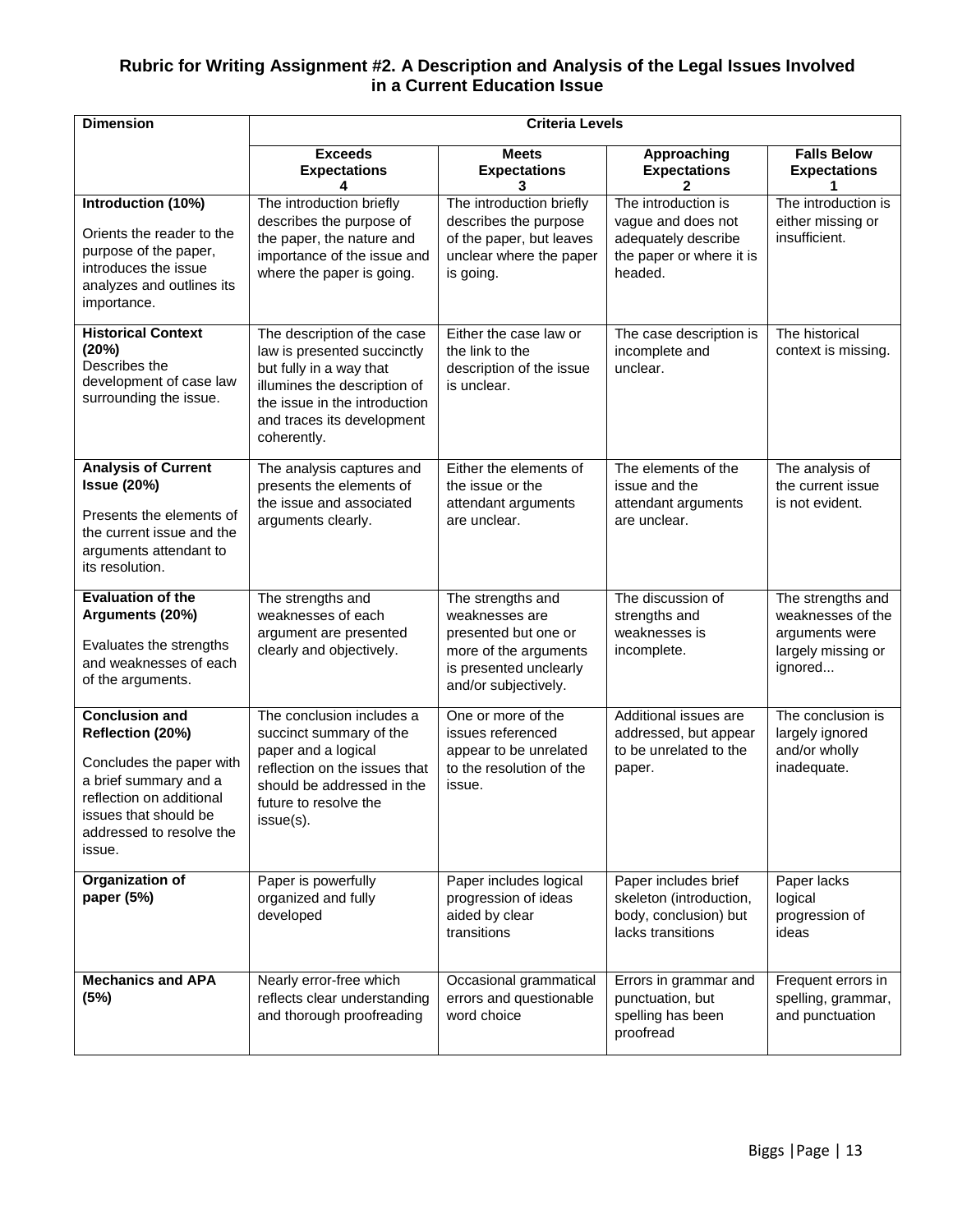#### **An Analysis and Evaluation of the Legal Treatment of an Education Issue (Required Performance Based Activity)**

#### **DUE DATE: ASSIGNMENT VALUE: 40 Points**

#### I. Overview of Assignment

During the semester, students have been educating themselves on as much information as possible about their selected research issue. This assignment requires students to summarize the selected research issue, render a supportable opinion regarding its resolution, and identify areas of needed additional research required. The work product will present an extension of their research

Students will demonstrate their ability to synthesize legal research about the treatment of an education issue, offer possible solutions to legal problems, and meaningfully inform decision-makers grappling with complex challenges. The organization of the paper should lead the reader from a broad overview of the topic to the specifics, encouraging practitioners and policymakers to rethink or reconsider a particular issue.

#### II. Guidelines

The paper includes an introduction that briefly describes the purpose of the paper, the nature, and importance of the issue and foreshadows your analysis and evaluation. The introduction is followed by:

- the history of the development of case studies regarding the issue,
- an analysis of the current issue which describes the elements of the issues and the attendant arguments,
- an evaluation of the issue resulting in an opinion rendered on the basis of clearly stated values and research,
- recommendations of further research required to address the issue better, and
- a conclusion and reflection involving a summary and a reflection on how this work relates to your current and future study.

The paper should not exceed ten (+/-) typewritten, double-spaced pages.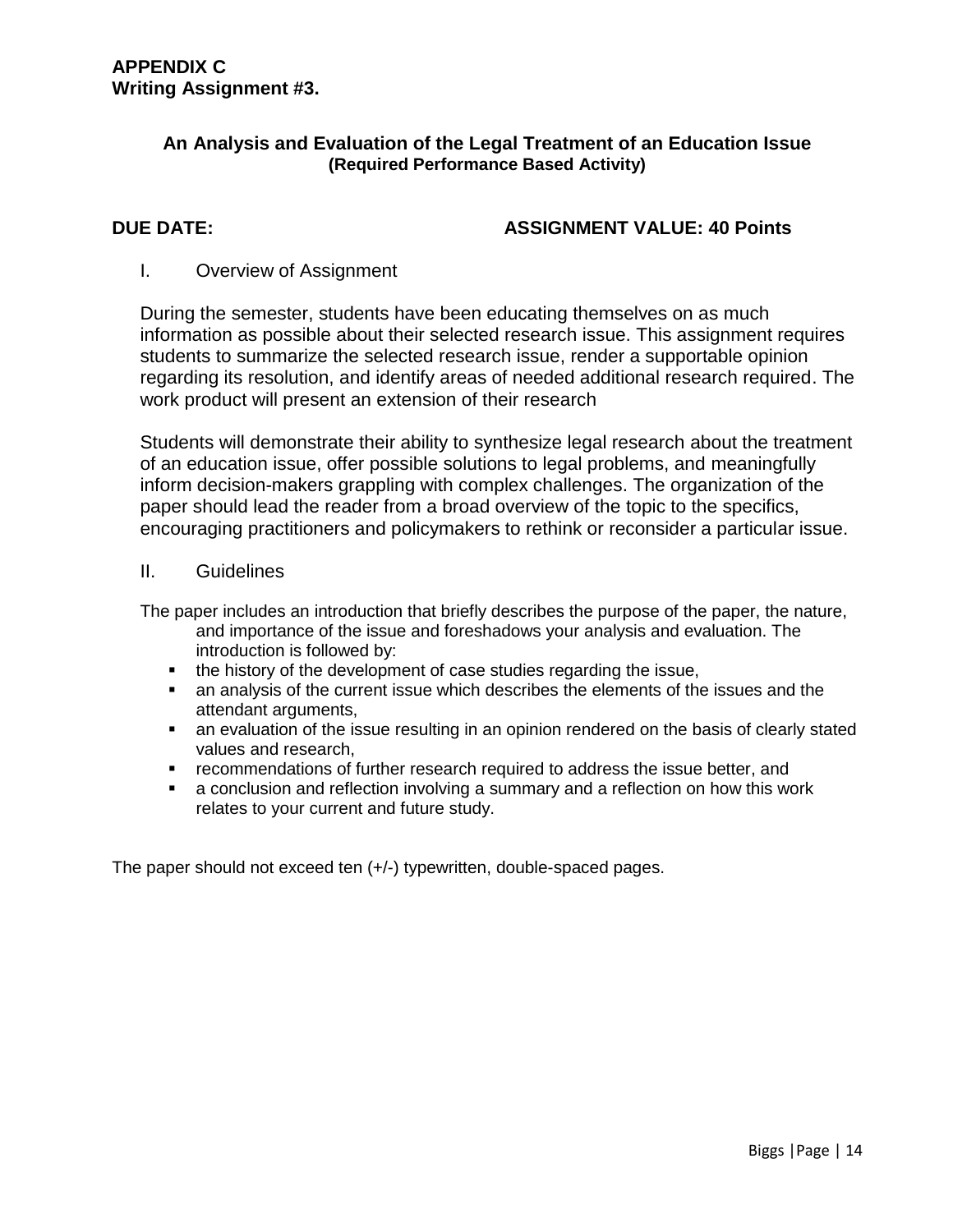#### **Rubric for Writing Assignment #3. An Analysis and Evaluation of the Legal Treatment of an Education Issue**

| <b>Dimension</b>                                                                                                                                                                                                     |                                                                                                                                                              | <b>Criteria Levels</b>                                                                                                                                                             |                                                                                                                                                                  |                                                                        |
|----------------------------------------------------------------------------------------------------------------------------------------------------------------------------------------------------------------------|--------------------------------------------------------------------------------------------------------------------------------------------------------------|------------------------------------------------------------------------------------------------------------------------------------------------------------------------------------|------------------------------------------------------------------------------------------------------------------------------------------------------------------|------------------------------------------------------------------------|
|                                                                                                                                                                                                                      | <b>Exceeds</b><br><b>Expectations</b>                                                                                                                        | <b>Meets</b><br><b>Expectations</b>                                                                                                                                                | Approaching<br><b>Expectations</b>                                                                                                                               | <b>Falls Below</b><br><b>Expectations</b>                              |
| Introduction (10%)<br>Orients the reader to the<br>purpose of the paper,<br>introduces the issue<br>analyzed and outlines its<br>importance.                                                                         | The introduction provides a<br>clear description of the<br>purpose of the paper and<br>specifies the nature and<br>importance of the issue.                  | The introduction briefly<br>describes the purpose<br>of the paper and<br>generalizes the nature<br>and importance of the<br>issue.                                                 | The introduction is<br>vague and does not<br>adequately describes<br>the purpose of the<br>paper and alludes to<br>the nature and<br>importance of the<br>issue. | The introduction is<br>either missing or<br>insufficient.              |
| <b>Historical Context</b><br>(15%)<br>Describes the<br>development of case law<br>surrounding the issue.                                                                                                             | The description of the<br>development of case law is<br>both comprehensive yet<br>concise.                                                                   | The description of the<br>development of case<br>law is both<br>comprehensive yet<br>concise. Either the case<br>law or the link to the<br>description of the issue<br>is unclear. | The case description is<br>incomplete and<br>unclear.                                                                                                            | The historical<br>context is missing.                                  |
| <b>Analysis of Current</b><br><b>Issue (15%)</b><br>Presents the elements of<br>the current issue and the<br>arguments attendant to<br>its resolution.                                                               | The analysis captures and<br>presents the elements of<br>the issue and associated<br>arguments clearly.                                                      | Either the elements of<br>the issue or the<br>attendant arguments<br>are unclear.                                                                                                  | The elements of the<br>issue and the<br>attendant arguments<br>are unclear.                                                                                      | The analysis of<br>the current issue<br>is not evident.                |
| <b>Evaluation of the Issue</b><br>(20%)<br>Renders an opinion on<br>the issue based on clear<br>criteria, including the<br>historical context and<br>explicit values.                                                | The opinion is argued<br>compellingly with attention<br>to the historical context and<br>the associated values.                                              | The opinion is unclear<br>or deficient in indicating<br>how it is effective, or the<br>basis for making such<br>judgments.                                                         | The evaluation and/or<br>the opinion fail to<br>persuade.                                                                                                        | The evaluation<br>and opinion were<br>ignored or barely<br>referenced. |
| <b>Recommendation for</b><br>Future Study (15)%<br>Addresses remaining<br>questions to be<br>answered by future<br>research.                                                                                         | The recommendations for<br>future study are grounded<br>in the analysis and<br>evaluation of the issue and<br>are presented clearly.                         | The recommendations<br>for future study are<br>related to the analysis<br>and evaluation of the<br>issue, but are presented<br>less than clearly.                                  | The relation of the<br>recommendations to<br>the analysis and<br>evaluation appears<br>tenuous at best.                                                          | The<br>recommendations<br>are missing.                                 |
| <b>Conclusion and</b><br>Reflection (15%)<br>Concludes the paper with<br>a brief summary and a<br>reflection on how the<br>resolution of the issue<br>relates to the current<br>and/or future work of the<br>author. | The conclusion includes a<br>succinct summary of the<br>paper and describes the<br>lessons learned from the<br>paper for the author's work<br>in the future. | One or more of the<br>lessons learned<br>appears unrelated to<br>the analysis, evaluation<br>and/or resolution of the<br>issue.                                                    | The lessons learned<br>are addressed, but are<br>unrelated to the paper<br>and are not related to<br>the author's work.                                          | The reflection is<br>largely ignored<br>and/or wholly<br>inadequate.   |